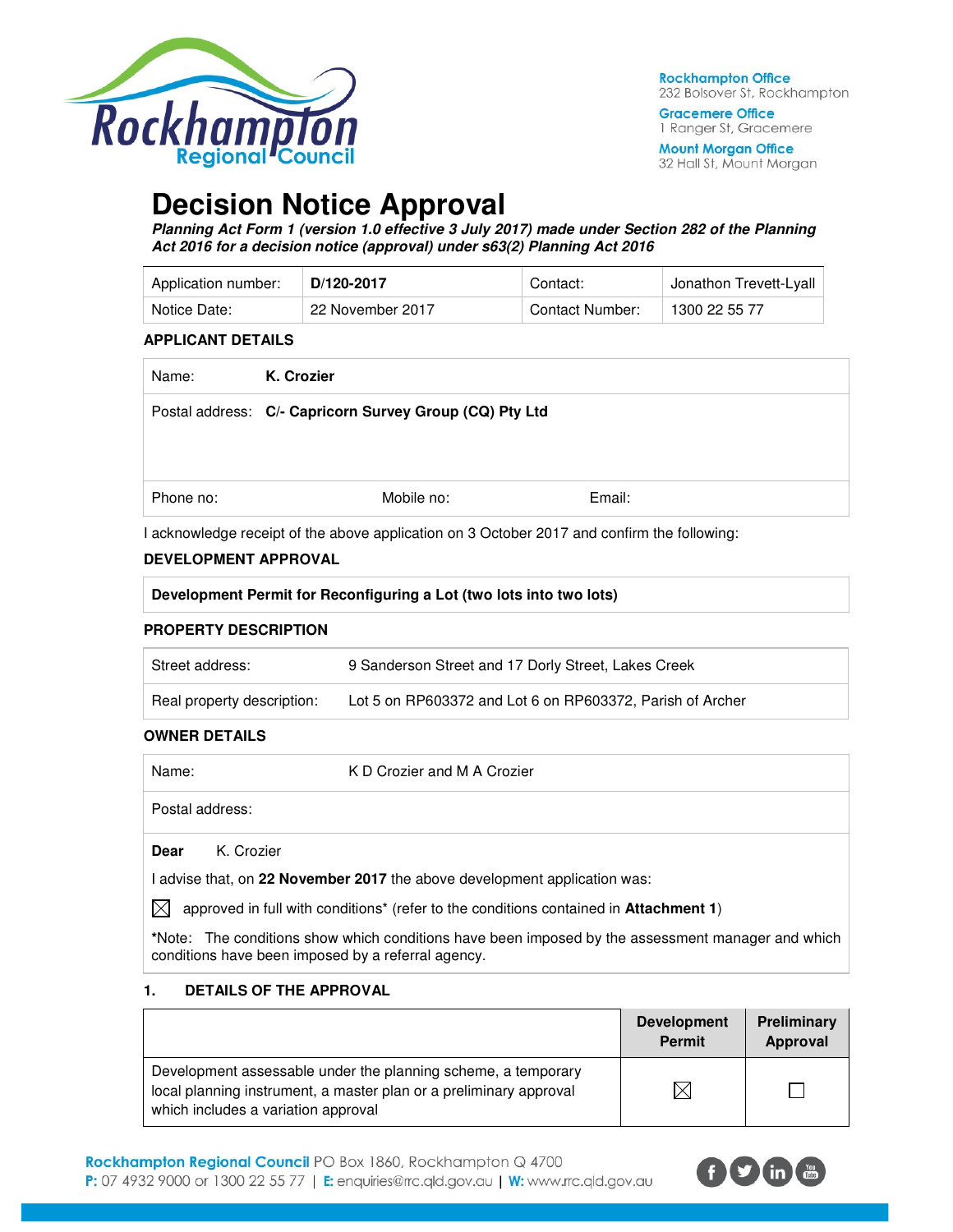# **2. CONDITIONS**

This approval is subject to the conditions in Attachment 1.

#### **3. FURTHER DEVELOPMENT PERMITS REQUIRED**

Please be advised that the following development permits are required to be obtained before the development can be carried out:

| Type of development permit<br>required | Subject of the required development permit |  |
|----------------------------------------|--------------------------------------------|--|
| Operational Works                      | Access Works                               |  |

#### **4. REFERRAL AGENCIES NIL**

#### **5. THE APPROVED PLANS**

**The approved development must be completed and maintained generally in accordance with the approved drawings and documents:** 

| Drawing/report title                                              | <b>Plan/Document Reference</b> | Date            |
|-------------------------------------------------------------------|--------------------------------|-----------------|
| Reconfiguration Plan (2 Lot into 2 Lots) (with<br>Ortho Underlay) | 4478-01-ROL version B          | 4 November 2017 |

## **6. CURRENCY PERIOD FOR THE APPROVAL (S.85)**

The standard relevant periods stated in section 85 of Planning Act 20016 apply to each aspect of development in this approval, if not stated in the conditions of approval attached.

# **7. STATEMENT OF REASONS**

| Description of the<br>development      | The proposed development is for a Reconfiguring a Lot - (two lots into two<br>lots)                                                                                                                                                                                                                                                                           |  |  |
|----------------------------------------|---------------------------------------------------------------------------------------------------------------------------------------------------------------------------------------------------------------------------------------------------------------------------------------------------------------------------------------------------------------|--|--|
| <b>Assessment</b><br><b>Benchmarks</b> | The proposed development was assessed against the following assessment<br>benchmarks:                                                                                                                                                                                                                                                                         |  |  |
|                                        | Rural residential zone code;                                                                                                                                                                                                                                                                                                                                  |  |  |
|                                        | Bushfire hazard overlay code;<br>٠                                                                                                                                                                                                                                                                                                                            |  |  |
|                                        | Special management area overlay code;                                                                                                                                                                                                                                                                                                                         |  |  |
|                                        | Steep land overlay code;                                                                                                                                                                                                                                                                                                                                      |  |  |
|                                        | Access, parking and transport code;                                                                                                                                                                                                                                                                                                                           |  |  |
|                                        | Filling and excavation code;                                                                                                                                                                                                                                                                                                                                  |  |  |
|                                        | Landscape code;                                                                                                                                                                                                                                                                                                                                               |  |  |
|                                        | Reconfiguring a lot code;                                                                                                                                                                                                                                                                                                                                     |  |  |
|                                        | Stormwater management code; and                                                                                                                                                                                                                                                                                                                               |  |  |
|                                        | Water and sewer code.                                                                                                                                                                                                                                                                                                                                         |  |  |
| <b>Reasons for decision</b>            | The application was assessed against the assessment benchmarks under the<br>Rockhampton Region Planning Scheme 2015. A review of the application<br>demonstrates compliance with the assessment benchmarks for the<br>development. Therefore, as per section 60 (2) of the Planning Act 2016,<br>Council will approve the application, subject to conditions. |  |  |

#### **8. RIGHTS OF APPEAL**

The rights of an applicant to appeal to a tribunal or the Planning and Environment Court against a decision about a development application are set out in chapter 6, part 1 of the Planning Act 2016. For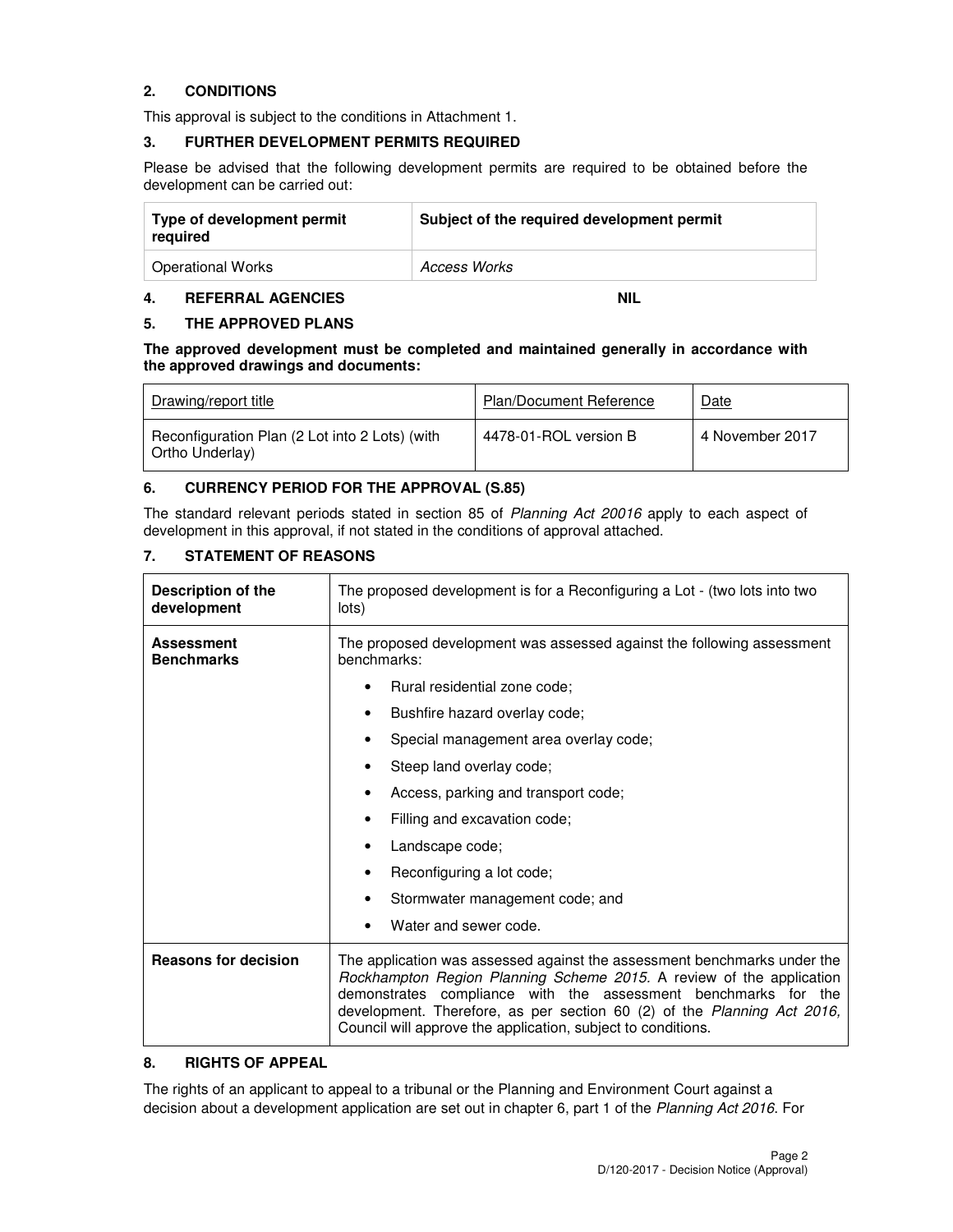particular applications, there may also be a right to make an application for a declaration by a tribunal (see chapter 6, part 2 of the Planning Act 2016).

#### Appeal by an applicant

An applicant for a development application may appeal to the Planning and Environment Court against the following:

- the refusal of all or part of the development application
- a provision of the development approval
- the decision to give a preliminary approval when a development permit was applied for
- a deemed refusal of the development application.

An applicant may also have a right to appeal to the Development tribunal. For more information, see schedule 1 of the Planning Act 2016.

The timeframes for starting an appeal in the Planning and Environment Court are set out in section 229 of the Planning Act 2016.

**Attachment 2** is an extract from the Planning Act 2016 that sets down the applicant's appeal rights and the appeal rights of a submitter.

#### **9. WHEN THE DEVELOPMENT APPROVAL TAKES EFFECT**

This development approval takes effect:

- From the time the decision notice is given – if there is no submitter and the applicant does not appeal the decision to the court.

Or

When the submitter's appeal period ends  $-$  if there is a submitter and the applicant does not appeal the decision to the court.

Or

Subject to the decision of the court, when the appeal is finally decided  $-$  if an appeal is made to the court.

This approval will lapse unless substantially commenced within the above stated relevant periods (refer to sections 85 of Planning Act 2016 for further details).

#### **10. ASSESSMENT MANAGER**

| Name: | Tarnya Fitzgibbon             | Signature: | Date: 23 November 2017 |
|-------|-------------------------------|------------|------------------------|
|       | <b>COORDINATOR</b>            |            |                        |
|       | <b>DEVELOPMENT ASSESSMENT</b> |            |                        |
|       |                               |            |                        |

#### **Attachment 1 – Conditions of the approval**

**Part 1 – Conditions imposed by the assessment manager** [Note: where a condition is imposed about infrastructure under Chapter 4 of the Planning Act 2016, the relevant provision of the Act under which this condition was imposed must be specified.]

#### **Attachment 2—Extract on appeal rights**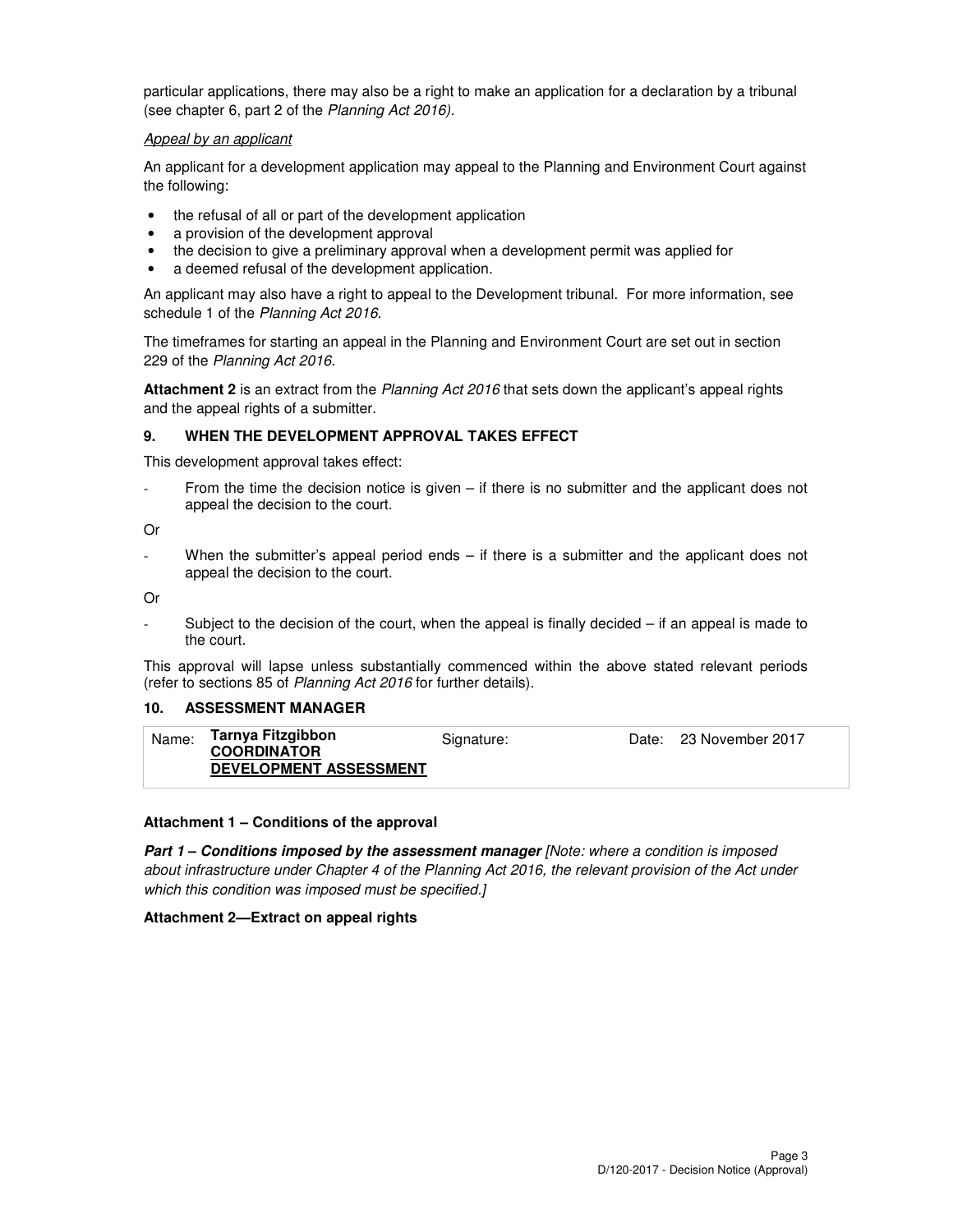

# **Attachment 1 – Part 1**

# **Rockhampton Regional Council Conditions**

PLANNING ACT 2016

# 1.0 ADMINISTRATION

- 1.1 The Developer and their employee, agent, contractor or invitee is responsible for ensuring compliance with the conditions of this development approval.
- 1.2 Where these Conditions refer to "Council" in relation to requiring Council to approve or to be satisfied as to any matter, or conferring on the Council a function, power or discretion, that role may be fulfilled in whole or in part by a delegate appointed for that purpose by the Council.
- 1.3 All conditions, works, or requirements of this development approval must be undertaken, completed, and be accompanied by a Compliance Certificate for any operational works required by this development approval:
	- 1.3.1 to Council's satisfaction;
	- 1.3.2 at no cost to Council; and
	- 1.3.3 prior to the issue of the Compliance Certificate for the Survey Plan,

unless otherwise stated.

- 1.4 Infrastructure requirements of this development approval must be contributed to the relevant authorities, where applicable, at no cost to Council, prior to the issue of the Compliance Certificate for the Survey Plan, unless otherwise stated.
- 1.5 The following further Development Permits must be obtained prior to the commencement of any works associated with their purposes:
	- 1.5.1 Operational Works:
		- (i) Access Works.
- 1.6 All works must be designed, constructed and maintained in accordance with the relevant Council policies, guidelines and standards, unless otherwise stated.
- 1.7 All engineering drawings/specifications, design and construction works must be in accordance with the requirements of the relevant Australian Standards and must be approved, supervised and certified by a Registered Professional Engineer of Queensland.

# 2.0 APPROVED PLANS AND DOCUMENTS

2.1 The approved development must be completed and maintained generally in accordance with the approved plans and documents, except where amended by any condition of this development approval:

| Drawing/report title                                              | Plan/Document Reference | Date            |
|-------------------------------------------------------------------|-------------------------|-----------------|
| Reconfiguration Plan (2 Lot into 2<br>Lots) (with Ortho Underlay) | 4478-01-ROL version B   | 4 November 2017 |

2.2 Where there is any conflict between the conditions of this development approval and the details shown on the approved plans and documents, the conditions of this development approval must prevail.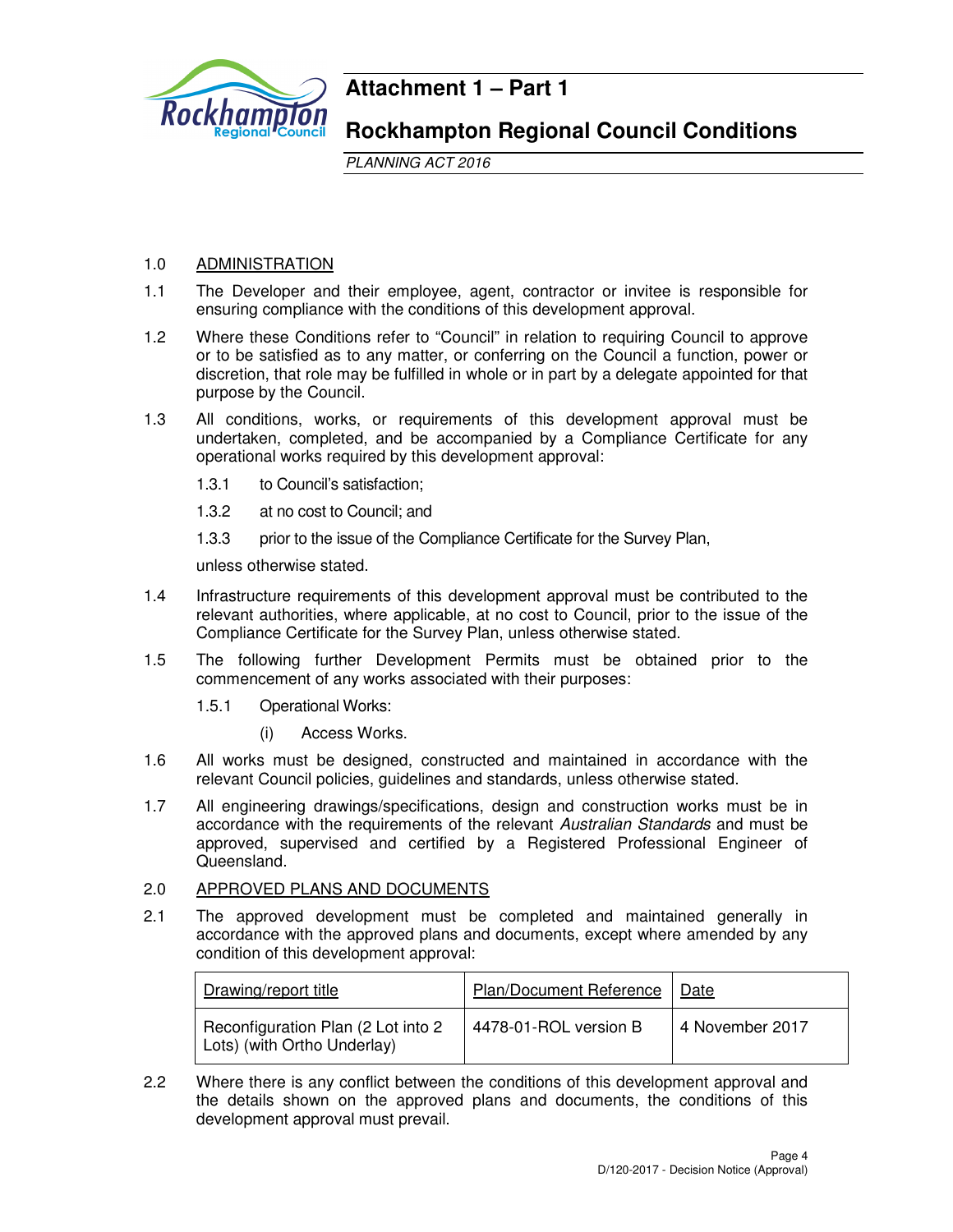2.3 Where conditions require the above plans or documents to be amended, the revised document(s) must be submitted for approval by Council prior to the submission of an application for a Development Permit for Operational Works.

# 3.0 ACCESS WORKS

- 3.1 A Development Permit for Operational Works (access works) must be obtained prior to the commencement of any access works required by this development approval.
- 3.2 All access works must be designed and constructed in accordance with the approved plans (refer to condition 2.1), and Capricorn Municipal Development Guidelines, and the provisions of a Development Permit for Operational Works (access works).
- 3.3 A new access must be constructed for proposed Lot 6.

# 4.0 STORMWATER WORKS

4.1 All stormwater must drain to a demonstrated lawful point of discharge and must not adversely affect surrounding land or infrastructure in comparison to the predevelopment conditions, including but not limited to blocking, altering or diverting existing stormwater runoff patterns or having the potential to cause damage to other infrastructure.

# 5.0 ELECTRICITY

- 5.1 Electricity services must be provided to each lot in accordance with the standards and requirements of the relevant service provider.
- 5.2 Evidence that the development is provided with electricity services from the relevant service provider must be provided to Council, prior to the commencement of the use.

# 6.0 TELECOMMUNICATIONS

- 6.1 Telecommunications services must be provided to each lot in accordance with the standards and requirements of the relevant service provider.
- 6.2 Evidence that the development is provided with telecommunications services from the relevant service provider must be provided to Council, prior to the commencement of the use.

# 7.0 ASSET MANAGEMENT

- 7.1 Any alteration necessary to electricity, telephone, water mains, sewerage mains, and/or public utility installations resulting from the development or in connection with the development, must be undertaken and completed at no cost to Council.
- 7.2 Any damage to existing stormwater, water supply and sewerage infrastructure, kerb and channel, pathway or roadway (including removal of concrete slurry from public land and Council infrastructure), that occurs while any works are being carried out in association with this development approval must be repaired at full cost to the developer. This includes the reinstatement of any existing traffic signs or pavement markings that may have been removed or damaged.

# ADVISORY NOTES

# NOTE 1. Aboriginal Cultural Heritage

It is advised that under section 23 of the Aboriginal Cultural Heritage Act 2003, a person who carries out an activity must take all reasonable and practicable measures to ensure the activity does not harm Aboriginal cultural heritage (the "cultural heritage duty of care"). Maximum penalties for breaching the duty of care are listed in the Aboriginal cultural heritage legislation. The information on Aboriginal cultural heritage is available on the Department of Aboriginal and Torres Strait Islander and Multicultural Affairs website www.datsima.qld.gov.au.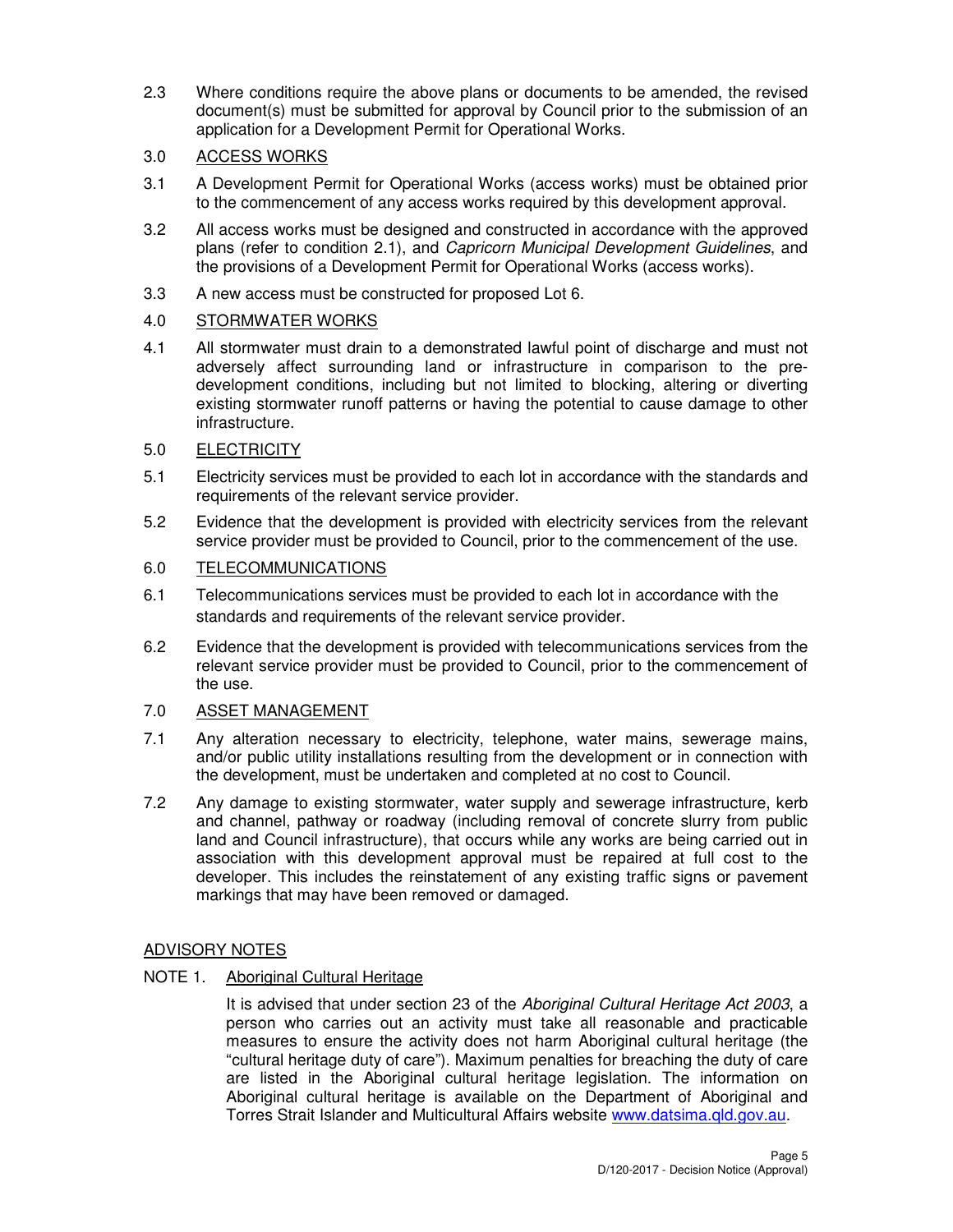# NOTE 2. General Environmental Duty

General environmental duty under the Environmental Protection Act 1994 prohibits unlawful environmental nuisance caused by noise, aerosols, particles, dust, ash, fumes, light, odour or smoke beyond the boundaries of the development site during all stages of the development including earthworks, construction and operation.

#### NOTE 3. General Safety Of Public During Construction

The Work Health and Safety Act 2011 and Manual of Uniform Traffic Control Devices must be complied with in carrying out any construction works, and to ensure safe traffic control and safe public access in respect of works being constructed on a road.

## NOTE 4. Works in Road Reserve Permit

It is advised that a Works in Road Reserve Permit (including a fee for the vehicle crossover and compliant with Standard Capricorn Municipal Development Guidelines, Standard Drawings) may be accepted in place of the application for a Development Permit for Operational Works (access works).

## NOTE 5. Infrastructure Charges Notice

Council has resolved not to issue an Infrastructure Charges Notice for this development because the new infrastructure charges arising from the development are less than the credits applicable for the new development.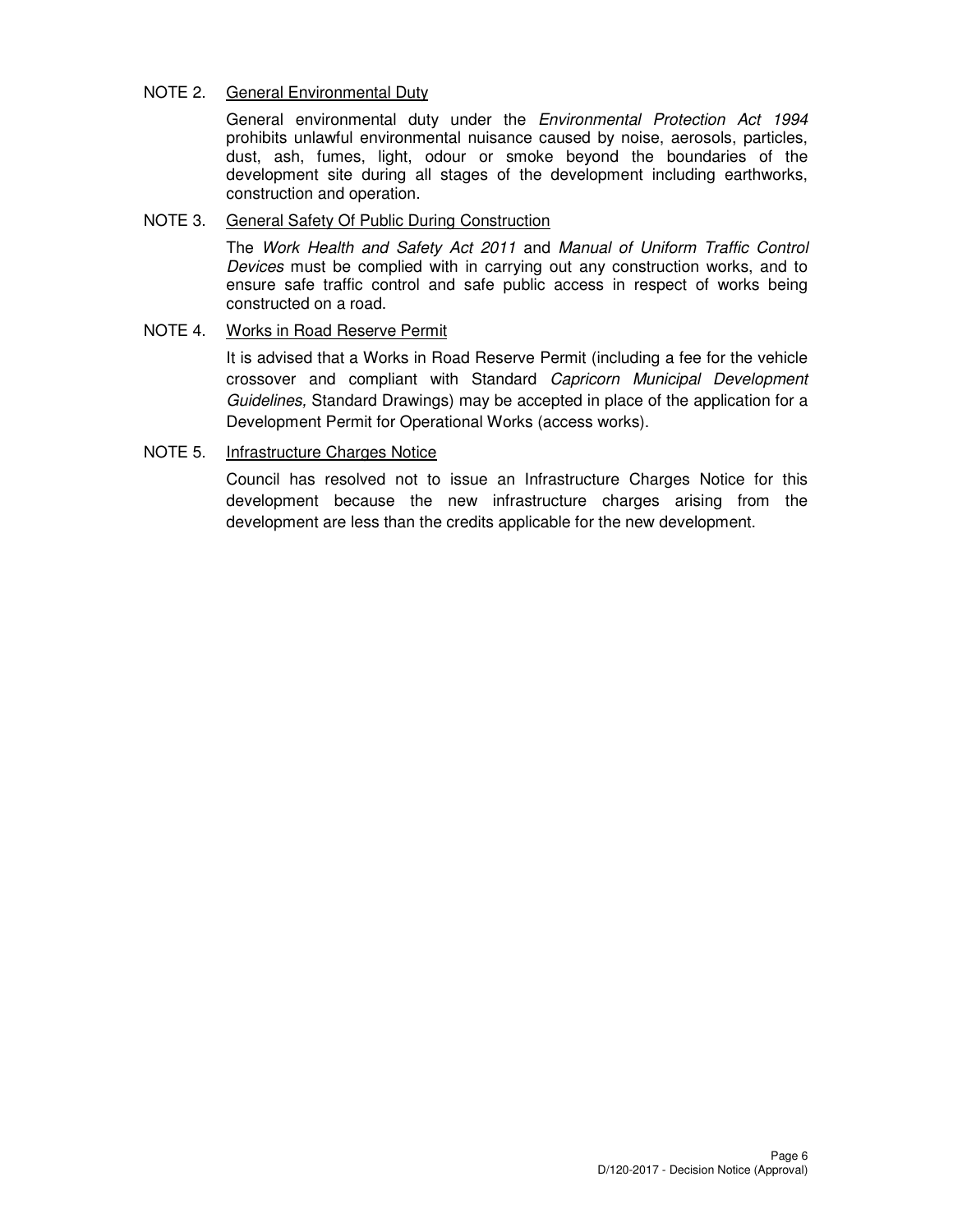

# **Attachment 2 - Appeal Rights**

PLANNING ACT 2016

The following is an extract from the Planning Act 2016 (Chapter 6)

#### **Appeal rights**

#### **229 Appeals to tribunal or P&E Court**

- (1) Schedule 1 states—
	- (a) matters that may be appealed to— (i) either a tribunal or the P&E Court; or (ii) only a tribunal; or
	- (iii) only the P&E Court; and
	- (b) the person—
		- (i) who may appeal a matter (the **appellant**); and (ii) who is a respondent in an appeal of the matter; and (iii) who is a co-respondent in an appeal of the matter;
		- and (iv) who may elect to be a co-respondent in an appeal of
	- the matter.
- (2) An appellant may start an appeal within the appeal period. (3) The **appeal period** is—
	- (a) for an appeal by a building advisory agency—10 business days after a decision notice for the decision is given to the agency or
	- (b) for an appeal against a deemed refusal—at any time after the deemed refusal happens; or
	- (c) for an appeal against a decision of the Minister, under chapter 7, part 4, to register premises or to renew the registration of premises—20 business days after a notice is published under section 269(3)(a) or (4); or
	- (d) for an appeal against an infrastructure charges notice— 20 business days after the infrastructure charges notice is given to the person; or
	- (e) for an appeal about a deemed approval of a development application for which a decision notice has not been given—30 business days after the applicant gives the deemed approval notice to the assessment manager; or
	- (f) for any other appeal—20 business days after a notice of the decision for the matter, including an enforcement notice, is given to the person.
	- Note—

See the P&E Court Act for the court's power to extend the appeal period.

- (4) Each respondent and co-respondent for an appeal may be heard in the appeal.
- (5) If an appeal is only about a referral agency's response, the assessment manager may apply to the tribunal or P&E Court to withdraw from the appeal.
- (6) To remove any doubt, it is declared that an appeal against an infrastructure charges notice must not be about—
	- (a) the adopted charge itself; or
	- (b) for a decision about an offset or refund—
		- (i) the establishment cost of trunk infrastructure identified in a LGIP; or
		- (ii) the cost of infrastructure decided using the method
	- included in the local government's charges resolution.
- **230 Notice of appeal**
- (1) An appellant starts an appeal by lodging, with the registrar of the tribunal or P&E Court, a notice of appeal that— (a) is in the approved form; and
	- (b) succinctly states the grounds of the appeal.
- (2) The notice of appeal must be accompanied by the required fee.
- (3) The appellant or, for an appeal to a tribunal, the registrar must, within the service period, give a copy of the notice of appeal to—
- (a) the respondent for the appeal; and
- (b) each co-respondent for the appeal; and
- (c) for an appeal about a development application under schedule 1, table 1, item 1—each principal submitter for the development application; and
- (d) for an appeal about a change application under schedule 1, table 1, item 2—each principal submitter for the change application; and
- (e) each person who may elect to become a co-respondent for the appeal, other than an eligible submitter who is not a principal submitter in an appeal under paragraph (c) or (d); and
- (f) for an appeal to the P&E Court—the chief executive; and
- (g) for an appeal to a tribunal under another Act—any other
- person who the registrar considers appropriate.
- (4) The **service period** is—
	- (a) if a submitter or advice agency started the appeal in the P&E Court—2 business days after the appeal is started; or
- (b) otherwise—10 business days after the appeal is started. (5) A notice of appeal given to a person who may elect to be a
- co-respondent must state the effect of subsection (6) A person elects to be a co-respondent by filing a notice of
- election, in the approved form, within 10 business days after the notice of appeal is given to the person*.*
- **231 Other appeals**
- (1) Subject to this chapter, schedule 1 and the P&E Court Act, unless the Supreme Court decides a decision or other matter under this Act is affected by jurisdictional error, the decision or matter is non-appealable.
- (2) The Judicial Review Act 1991, part 5 applies to the decision or matter to the extent it is affected by jurisdictional error.
- (3) A person who, but for subsection (1) could have made an application under the Judicial Review Act 1991 in relation to the decision or matter, may apply under part 4 of that Act for a statement of reasons in relation to the decision or matter.
- (4) In this section— **decision** includes—
	- (a) conduct engaged in for the purpose of making a decision; and
	- (b) other conduct that relates to the making of a decision; and
	- (c) the making of a decision or the failure to make a decision; and
	- (d) a purported decision; and
	- (e) a deemed refusal.
- **non-appealable**, for a decision or matter, means the decision or matter—
	- (a) is final and conclusive; and
	- (b) may not be challenged, appealed against, reviewed, quashed, set aside or called into question in any other way under the Judicial Review Act 1991 or otherwise, whether by the Supreme Court, another court, a tribunal or another entity; and
	- (c) is not subject to any declaratory, injunctive or other order of the Supreme Court, another court, a tribunal or another entity on any ground.

#### **232 Rules of the P&E Court**

- (1) A person who is appealing to the P&E Court must comply with the rules of the court that apply to the appeal.
- (2) However, the P&E Court may hear and decide an appeal even if the person has not complied with rules of the P&E Court.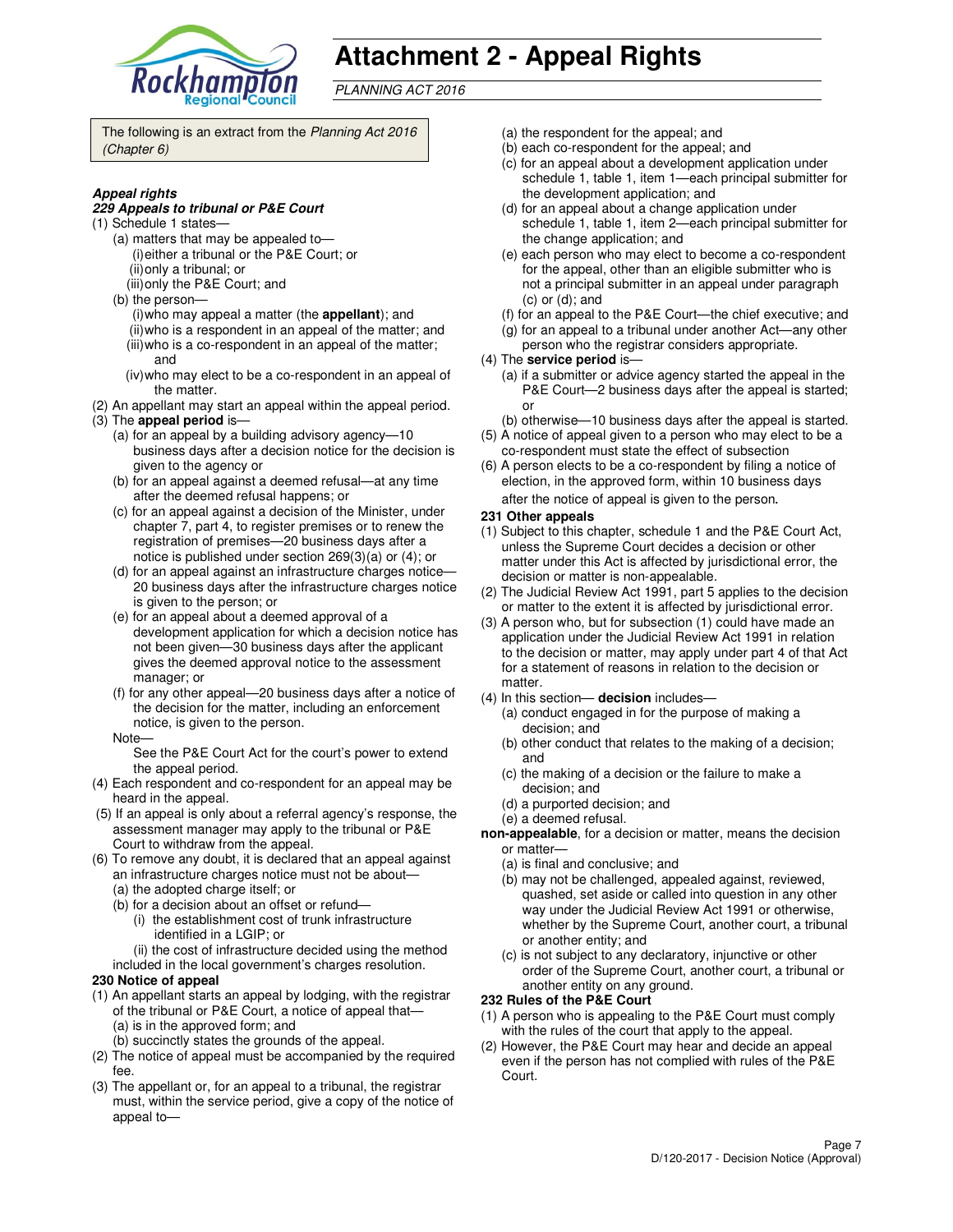

# **Appeal Rights**

PLANNING ACT 2016

#### **Schedule 1 Appeals section 229**

# **1 Appeal rights and parties to appeals**

- (1) Table 1 states the matters that may be appealed to—(a) the P&E court; or (b) a tribunal.
- (2) However, table 1 applies to a tribunal only if the matter involves—
	- (a) the refusal, or deemed refusal of a development application, for—
	- (i) a material change of use for a classified building; or
	- (ii) operational work associated with building work, a retaining wall, or a tennis court; or (b) a provision of a development approval for—
	- (i) a material change of use for a classified building; or
- (ii) operational work associated with building work, a retaining wall, or a tennis court; or
	- (c) if a development permit was applied for—the decision to give a preliminary approval for—
		- (i) a material change of use for a classified building; or
		- (ii) operational work associated with building work, a retaining wall, or a tennis court; or
	- (d) a development condition if—
		- (i) the development approval is only for a material change of use that involves the use of a building classified under the Building Code as a class 2 building; and
		- (ii) the building is, or is proposed to be, not more than 3 storeys; and
		- (iii) the proposed development is for not more than 60 sole-occupancy units; or
	- (e) a decision for, or a deemed refusal of, an extension application for a development approval that is only for a material change of use of a classified building; or
	- (f) a decision for, or a deemed refusal of, a change application for a development approval that is only for a material change of use of a classified building; or
	- (g) a matter under this Act, to the extent the matter relates to—
		- (i) the Building Act, other than a matter under that Act that may or must be decided by the Queensland Building and Construction Commission; or
		- (ii) the Plumbing and Drainage Act, part 4 or 5; or
	- (h) a decision to give an enforcement notice in relation to a matter under paragraphs (a) to (g); or
	- (i) a decision to give an infrastructure charges notice; or
	- (j) the refusal, or deemed refusal, of a conversion application; or
	- (k) a matter that, under another Act, may be appealed to the tribunal; or
	- (l) a matter prescribed by regulation.
- (3) Also, table 1 does not apply to a tribunal if the matter
- involves—
	- (a) for a matter in subsection  $(2)(a)$  to  $(d)$ 
		- (i) a development approval for which the development application required impact assessment; and
		- (ii) a development approval in relation to which the assessment manager received a properly made submission for the development application; or
	- (b) a provision of a development approval about the identification or inclusion, under a variation approval, of a matter for the development.
- (4) Table 2 states the matters that may be appealed only to the P&E Court.
- (5) Table 3 states the matters that may be appealed only to the tribunal.
- (6) In each table—
	- (a) column 1 states the appellant in the appeal; and
	- (b) column 2 states the respondent in the appeal; and
	- (c) column 3 states the co-respondent (if any) in the appeal; and
	- (d) column 4 states the co-respondents by election (if any) in the appeal.
- (7) If the chief executive receives a notice of appeal under section 230(3)(f), the chief executive may elect to be a corespondent in the appeal.

## **Table 1**

| Appeals to the P&E Court and, for certain matters, to a tribunal |                                                                                                                                                                                                                                                                               |                        |                                |  |
|------------------------------------------------------------------|-------------------------------------------------------------------------------------------------------------------------------------------------------------------------------------------------------------------------------------------------------------------------------|------------------------|--------------------------------|--|
| 1. Development applications<br>An appeal may be made against-    | (a) the refusal of all or part of the development application; or<br>(b) the deemed refusal of the development application; or<br>(c) a provision of the development approval; or<br>(d) if a development permit was applied for—the decision to give a preliminary approval. |                        |                                |  |
| Column 1                                                         | Column 2                                                                                                                                                                                                                                                                      | Column 3               | Column 4                       |  |
| Appellant                                                        | Respondent                                                                                                                                                                                                                                                                    | Co-respondent          | Co-respondent by election      |  |
|                                                                  |                                                                                                                                                                                                                                                                               | (if any)               | $(if$ any)                     |  |
| The applicant                                                    | The assessment                                                                                                                                                                                                                                                                | If the appeal is about | 1 A concurrence agency that is |  |
|                                                                  | manager                                                                                                                                                                                                                                                                       | a concurrence          | not a co-respondent            |  |

agency's referral

2 If a chosen Assessment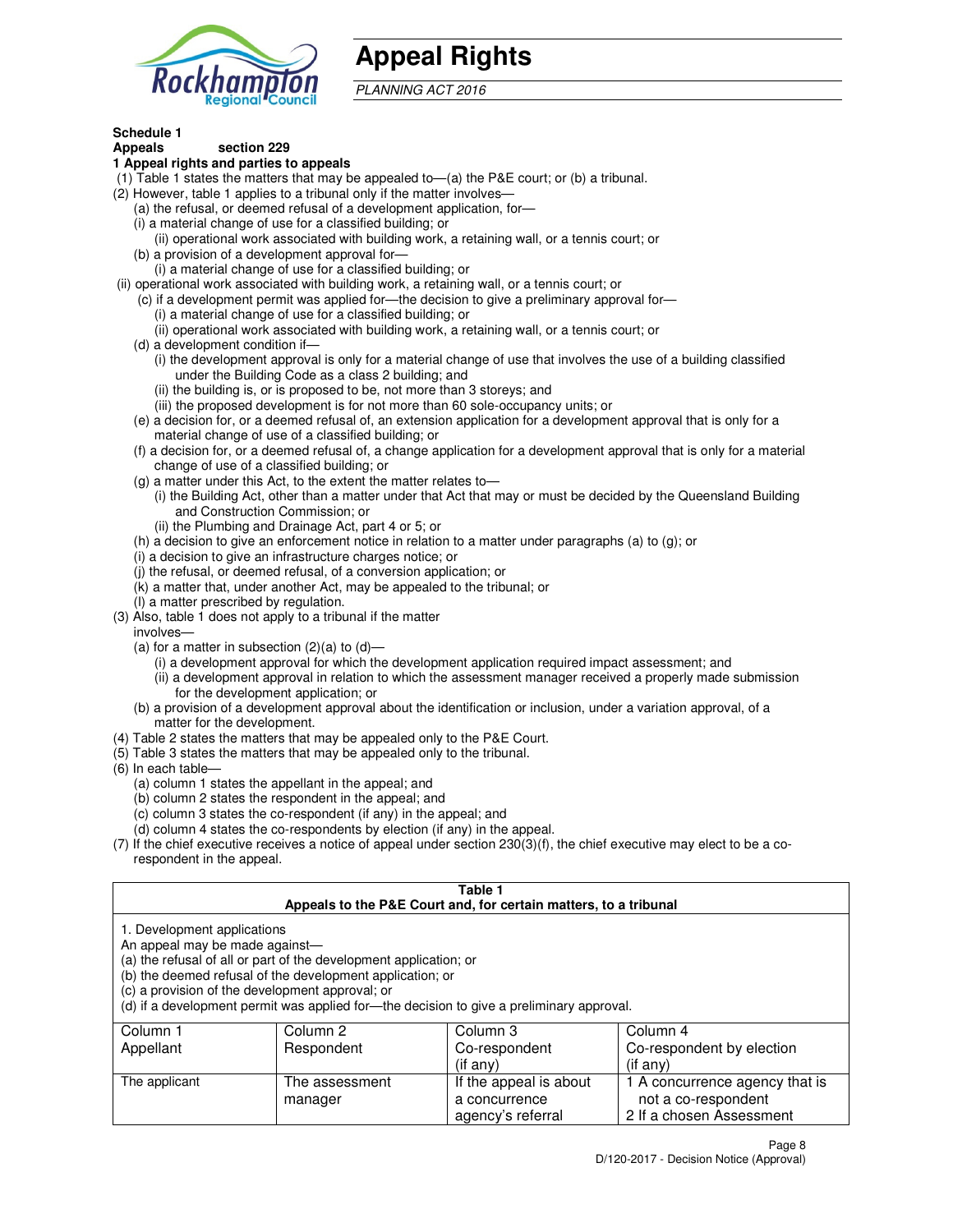|                                                                                                                                                                                                      |                                                                                                                                                                                                                               | Table 1<br>Appeals to the P&E Court and, for certain matters, to a tribunal                                                                                                                                                                                                     |                                                                                                                                                                                                                                                                                                                                                 |
|------------------------------------------------------------------------------------------------------------------------------------------------------------------------------------------------------|-------------------------------------------------------------------------------------------------------------------------------------------------------------------------------------------------------------------------------|---------------------------------------------------------------------------------------------------------------------------------------------------------------------------------------------------------------------------------------------------------------------------------|-------------------------------------------------------------------------------------------------------------------------------------------------------------------------------------------------------------------------------------------------------------------------------------------------------------------------------------------------|
|                                                                                                                                                                                                      |                                                                                                                                                                                                                               | response-the<br>concurrence agency                                                                                                                                                                                                                                              | manager is the respondent-<br>the prescribed assessment<br>manager<br>3 Any eligible advice agency for<br>the application<br>4 Any eligible submitter for the<br>application                                                                                                                                                                    |
| 2. Change applications<br>An appeal may be made against-<br>(b) a deemed refusal of a change application.                                                                                            |                                                                                                                                                                                                                               |                                                                                                                                                                                                                                                                                 | (a) a responsible entity's decision for a change application, other than a decision made by the P&E court; or                                                                                                                                                                                                                                   |
| Column 1<br>Appellant                                                                                                                                                                                | Column <sub>2</sub><br>Respondent                                                                                                                                                                                             | Column 3<br>Co-respondent<br>(if any)                                                                                                                                                                                                                                           | Column 4<br>Co-respondent by election<br>(if any)                                                                                                                                                                                                                                                                                               |
| 1 The applicant<br>2 If the responsible<br>entity is the<br>assessment<br>manager-an<br>affected entity that<br>gave a pre-request<br>notice or response<br>notice                                   | The responsible<br>entity                                                                                                                                                                                                     | If an affected entity<br>starts the appeal-the<br>applicant                                                                                                                                                                                                                     | 1 A concurrence agency for the<br>development application<br>2 If a chosen assessment<br>manager is the respondent-<br>the prescribed assessment<br>manager<br>3 A private certifier for the<br>development application<br>4 Any eligible advice agency for<br>the change application<br>5 Any eligible submitter for the<br>change application |
| 3. Extension applications<br>An appeal may be made against-<br>Column 1<br>Appellant                                                                                                                 | (a) the assessment manager's decision about an extension application; or<br>(b) a deemed refusal of an extension application.<br>Column <sub>2</sub><br>Respondent                                                            | Column 3<br>Co-respondent                                                                                                                                                                                                                                                       | Column 4<br>Co-respondent by election                                                                                                                                                                                                                                                                                                           |
| 1 The applicant<br>1<br>2 For a matter other<br>than a deemed<br>refusal of an<br>extension<br>application $-$ a<br>concurrence<br>agency, other than<br>the chief executive,<br>for the application | The assessment<br>manager                                                                                                                                                                                                     | (if any)<br>If a concurrence<br>agency starts the<br>appeal - the applicant                                                                                                                                                                                                     | (if any)<br>If a chosen assessment<br>manager is the respondent $-$ the<br>prescribed assessment manager                                                                                                                                                                                                                                        |
| 4. Infrastructure charges notices<br>a) The notice involved an error relating to $-$<br>(i)<br>An offset or refund; or<br>(ii)<br>imposed the amount.                                                | (i) The application of the relevant adopted charge; or<br>Examples of errors in applying an adopted charge -<br>The working out of extra demands, for section 120; or<br>b) The was no decision about an offset or refund; or | The incorrect application of gross floor area for a non-residential development<br>Applying an incorrect 'use category', under a regulation, to the development<br>c) If the infrastructure charges notice states a refund will be given - the timing for giving the refund; or | An appeal may be made against an infrastructure charges notice on 1 or more of the following grounds<br>d) The amount of the charge is so unreasonable that no reasonable relevant local government could have                                                                                                                                  |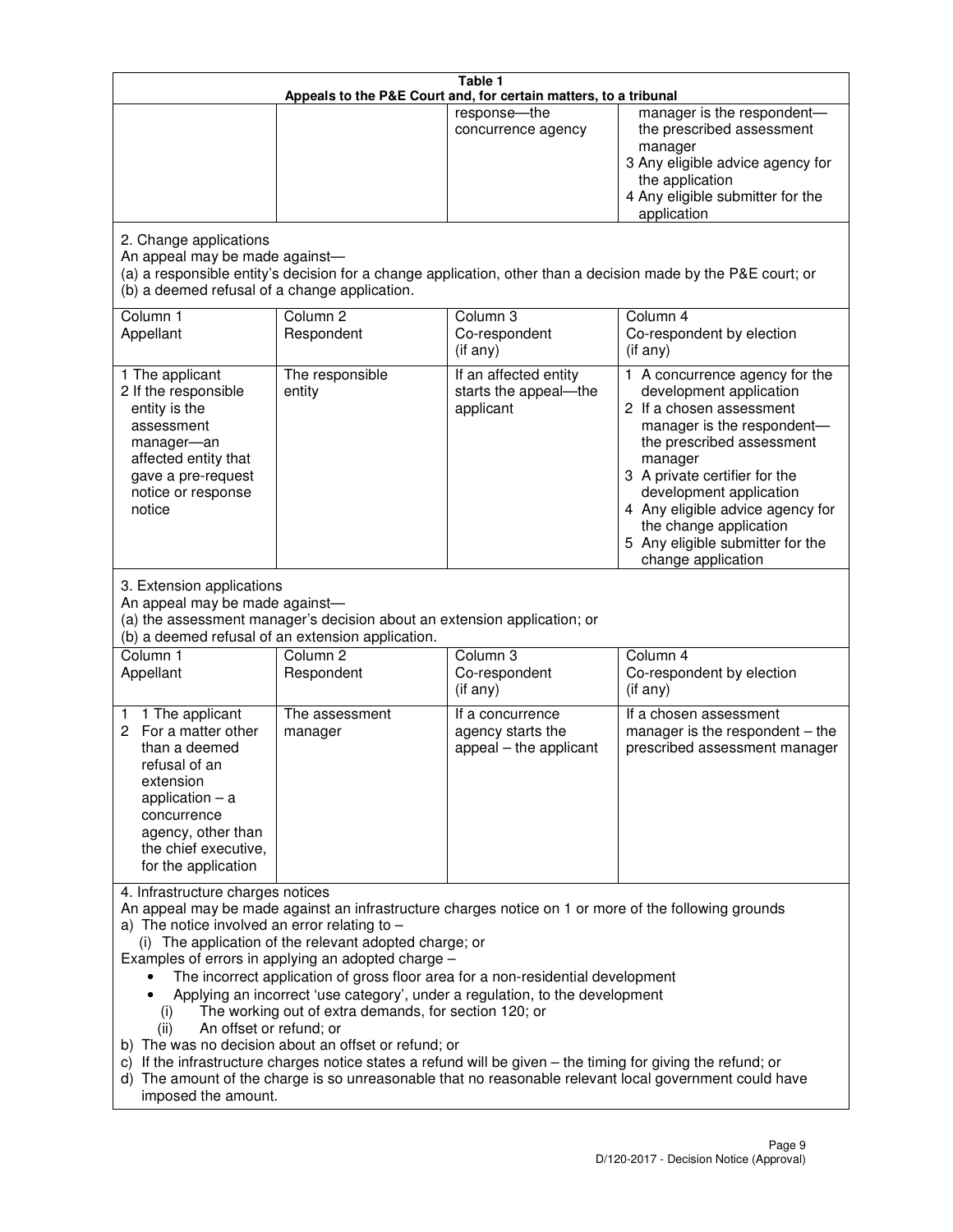|                                                                                                                 |                                                                           | Table 1                                                          |                                                                                                                                                                            |
|-----------------------------------------------------------------------------------------------------------------|---------------------------------------------------------------------------|------------------------------------------------------------------|----------------------------------------------------------------------------------------------------------------------------------------------------------------------------|
|                                                                                                                 |                                                                           | Appeals to the P&E Court and, for certain matters, to a tribunal |                                                                                                                                                                            |
| Column <sub>1</sub><br>Appellant                                                                                | Column <sub>2</sub><br>Respondent                                         | Column 3<br>Co-respondent<br>(if any)                            | Column 4<br>Co-respondent by election<br>(if any)                                                                                                                          |
| The person given the<br>Infrastructure charges<br>notice                                                        | The local government<br>that gave the<br>infrastructure charges<br>notice |                                                                  |                                                                                                                                                                            |
| 5. Conversion applications<br>An appeal may be made against-<br>(a) the refusal of a conversion application; or | (b) a deemed refusal of a conversion application.                         |                                                                  |                                                                                                                                                                            |
| Column <sub>1</sub><br>Appellant                                                                                | Column <sub>2</sub><br>Respondent                                         | Column <sub>3</sub><br>Co-respondent<br>(if any)                 | Column 4<br>Co-respondent by election<br>(if any)                                                                                                                          |
| The applicant                                                                                                   | The local government<br>to which the conversion<br>application was made   |                                                                  |                                                                                                                                                                            |
| 6. Enforcement notices                                                                                          | An appeal may be made against the decision to give an enforcement notice. |                                                                  |                                                                                                                                                                            |
| Column <sub>1</sub><br>Appellant                                                                                | Column <sub>2</sub><br>Respondent                                         | Column <sub>3</sub><br>Co-respondent<br>(if any)                 | Column 4<br>Co-respondent by election<br>(if any)                                                                                                                          |
| The person given the<br>enforcement notice                                                                      | The enforcement<br>authority                                              |                                                                  | If the enforcement authority is<br>not the local government for<br>the premises in relation to which<br>the offence is alleged to have<br>happened-the local<br>government |
|                                                                                                                 |                                                                           | 9 Ahla                                                           |                                                                                                                                                                            |

| Table 2<br>Appeals to the P&E Court only                                                |                                                                                                                                                       |                                                                                   |                                                                                                                                                                                                                        |
|-----------------------------------------------------------------------------------------|-------------------------------------------------------------------------------------------------------------------------------------------------------|-----------------------------------------------------------------------------------|------------------------------------------------------------------------------------------------------------------------------------------------------------------------------------------------------------------------|
| 1. Appeals from tribunal<br>section 252, on the ground of-<br>(b) jurisdictional error. | An appeal may be made against a decision of a tribunal, other than a decision under<br>(a) an error or mistake in law on the part of the tribunal; or |                                                                                   |                                                                                                                                                                                                                        |
| Column <sub>1</sub><br>Appellant                                                        | Column <sub>2</sub><br>Respondent                                                                                                                     | Column 3<br>Co-respondent<br>(if any)                                             | Column <sub>4</sub><br>Co-respondent by election<br>(if any)                                                                                                                                                           |
| A party to the<br>proceedings for the<br>decision                                       | The other party to the<br>proceedings for the<br>decision                                                                                             | $\blacksquare$                                                                    |                                                                                                                                                                                                                        |
| 2. Eligible submitter appeals<br>(b) a variation request.                               | application, to the extent that the decision relates to-                                                                                              |                                                                                   | An appeal may be made against the decision to give a development approval, or an approval for a change<br>(a) any part of the development application for the development approval that required impact assessment; or |
| Column 1<br>Appellant                                                                   | Column <sub>2</sub><br>Respondent                                                                                                                     | Column <sub>3</sub><br>Co-respondent<br>(i f any)                                 | Column 4<br>Co-respondent by election<br>(i f any)                                                                                                                                                                     |
| 1 For a development<br>application-an<br>eligible submitter for<br>the development      | 1 For a development<br>application-the<br>assessment<br>manager                                                                                       | 1 The applicant<br>2 If the appeal is<br>about a concurrence<br>agency's referral | Another eligible<br>submitter for the<br>application                                                                                                                                                                   |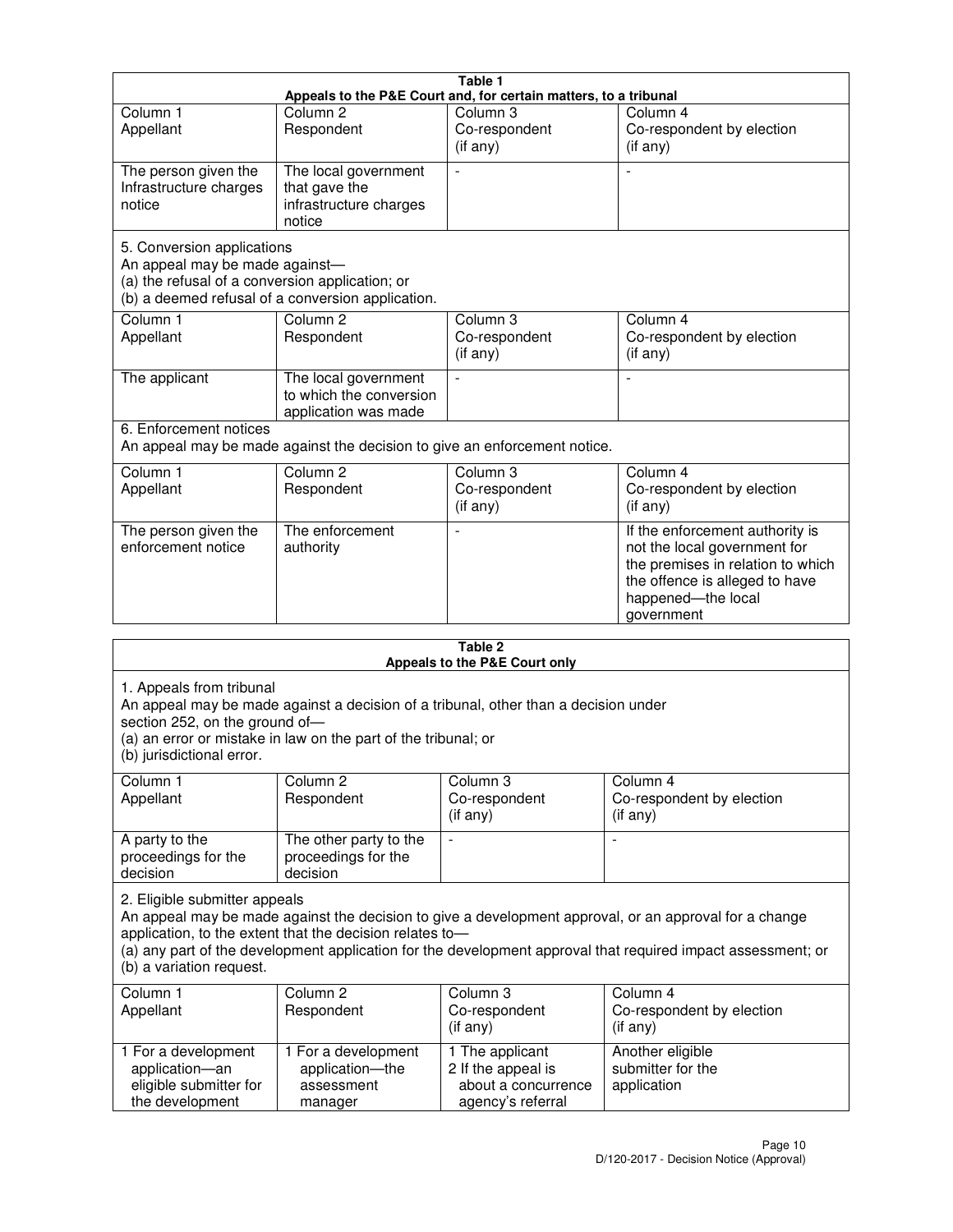|                                                                                                                                                                                                                                                                                               |                                                                                                                                                                                                      | Table 2<br>Appeals to the P&E Court only                                                                                                                                    |                                                                                                           |
|-----------------------------------------------------------------------------------------------------------------------------------------------------------------------------------------------------------------------------------------------------------------------------------------------|------------------------------------------------------------------------------------------------------------------------------------------------------------------------------------------------------|-----------------------------------------------------------------------------------------------------------------------------------------------------------------------------|-----------------------------------------------------------------------------------------------------------|
| application<br>2 For a change<br>application-an<br>eligible submitter for<br>the change<br>application                                                                                                                                                                                        | 2 For a change<br>application-the<br>responsible entity                                                                                                                                              | response-the<br>concurrence agency                                                                                                                                          |                                                                                                           |
| required impact assessment; or<br>(b) a variation request.                                                                                                                                                                                                                                    | 3. Eligible submitter and eligible advice agency appeals                                                                                                                                             | An appeal may be made against a provision of a development approval, or failure to<br>include a provision in the development approval, to the extent the matter relates to- | (a) any part of the development application or the change application, for the development approval, that |
| Column 1<br>Appellant                                                                                                                                                                                                                                                                         | Column <sub>2</sub><br>Respondent                                                                                                                                                                    | Column <sub>3</sub><br>Co-respondent<br>(if any)                                                                                                                            | Column 4<br>Co-respondent by election<br>(i f any)                                                        |
| 1 For a development<br>application-an<br>eligible submitter for<br>the development<br>application<br>2 For a change<br>application-an<br>eligible submitter for<br>the change<br>application<br>3 An eligible advice<br>agency for the<br>development<br>application or<br>change application | 1 For a development<br>application-the<br>assessment<br>manager<br>2 For a change<br>application-the<br>responsible entity                                                                           | 1 The applicant<br>2 If the appeal is<br>about a concurrence<br>agency's referral<br>response-the<br>concurrence agency                                                     | Another eligible submitter for the<br>application                                                         |
| 4. Compensation claims<br>An appeal may be made against-                                                                                                                                                                                                                                      | (a) a decision under section 32 about a compensation claim; or<br>(b) a decision under section 265 about a claim for compensation; or<br>(c) a deemed refusal of a claim under paragraph (a) or (b). |                                                                                                                                                                             |                                                                                                           |
| Column 1<br>Appellant                                                                                                                                                                                                                                                                         | Column 2<br>Respondent                                                                                                                                                                               | Column 3<br>Co-respondent<br>(if any)                                                                                                                                       | Column 4<br>Co-respondent by election<br>(if any)                                                         |
| A person dissatisfied<br>with the decision                                                                                                                                                                                                                                                    | The local<br>government to which<br>the claim was made                                                                                                                                               |                                                                                                                                                                             | $\blacksquare$                                                                                            |
| 5. Registered premises                                                                                                                                                                                                                                                                        |                                                                                                                                                                                                      | An appeal may be made against a decision of the Minister under chapter 7, part 4.                                                                                           |                                                                                                           |
| Column 1<br>Appellant                                                                                                                                                                                                                                                                         | Column <sub>2</sub><br>Respondent                                                                                                                                                                    | Column 3<br>Co-respondent<br>(if any)                                                                                                                                       | Column 4<br>Co-respondent by election<br>(if any)                                                         |
| 1 A person given a<br>decision notice about<br>the decision<br>2 If the decision is to<br>register premises or<br>renew the<br>registration of<br>premises-an owner<br>or occupier of                                                                                                         | The Minister                                                                                                                                                                                         | $\overline{a}$                                                                                                                                                              | If an owner or occupier starts the<br>appeal - the owner of the<br>registered premises                    |